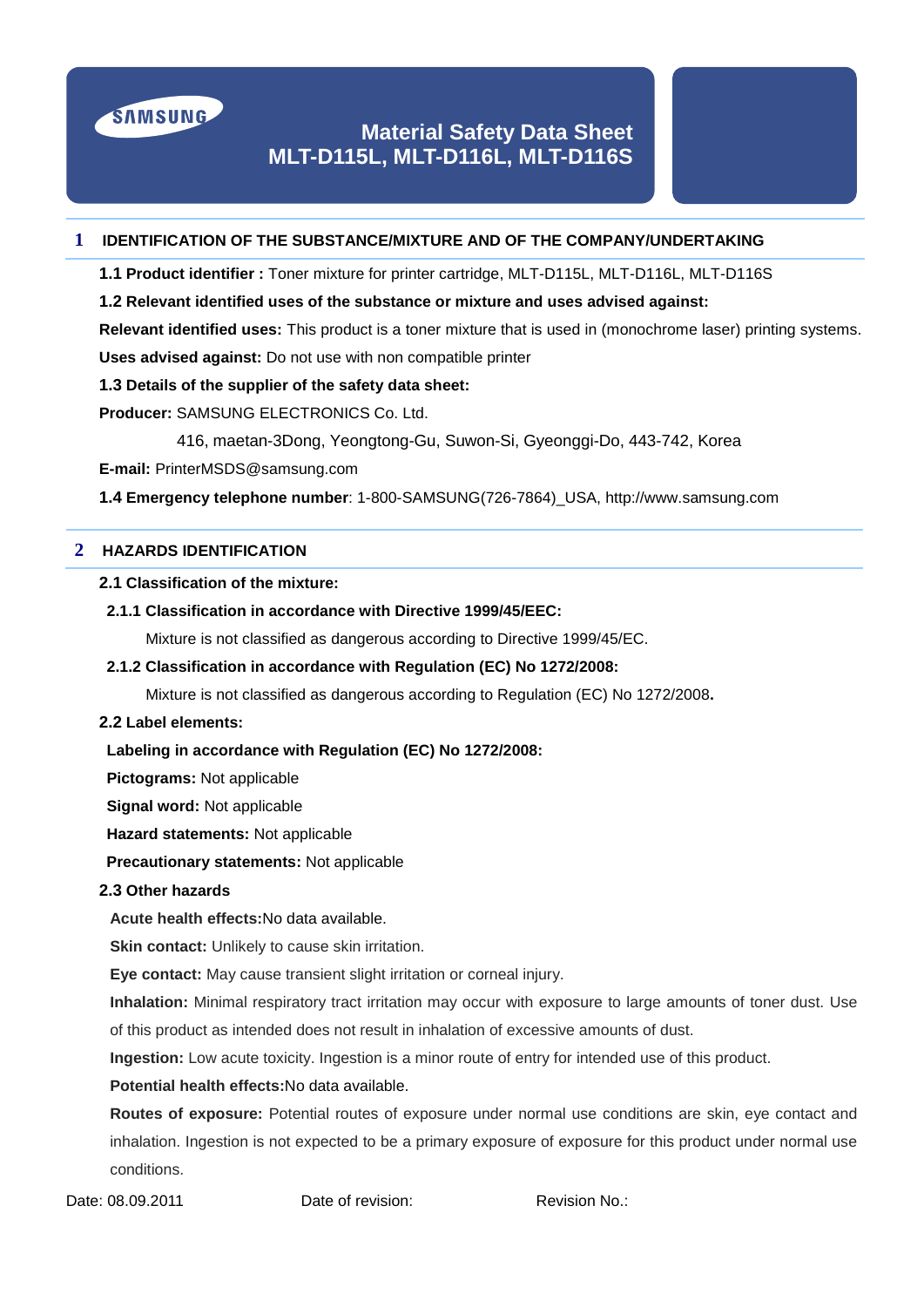Chronic health effects: Prolonged inhalation of excessive amounts of any dust may cause lung damage. Use of this product as intended does not result in inhalation of excessive amounts of dust.

Carcinogenicity:Carbon black is classified by the International Agency for Research on Cancer (IARC) as a Group 2B carcinogen (possibly carcinogenic to humans), however due to its bound nature scientific results support a conclusion that carbon black in printer toners is not subject to consumer warning

**Other information:** This preparation contains no component classified as persistent, bioaccumulative and toxic (PBT) or very persistent and very bioaccumulative (vPvB) as defined under Regulation (EC) 1907/2006.

## **3 COMPOSITION/INFORMATION ON INGREDIENTS**

**3.1 Substances:** No data available.

## **3.2 Mixtures:**

| Substance name  | EC No.              | CAS No.             | <b>Classification</b> | Conc. (%) | <b>Note</b> |
|-----------------|---------------------|---------------------|-----------------------|-----------|-------------|
| Polyester Resin | <b>Trade Secret</b> | <b>Trade Secret</b> |                       | >88%      |             |
| Carbon black    | 215-609-9           | 1333-86-4           |                       | $< 4\%$   |             |
| Paraffin wax    | <b>Trade Secret</b> | <b>Trade Secret</b> |                       | $< 2\%$   |             |
| Ethylene wax    | <b>Trade Secret</b> | <b>Trade Secret</b> |                       | $< 1\%$   |             |
| Silica          | <b>Trade Secret</b> | Trade Secret        |                       | $< 2\%$   |             |

\*See all the hazard statements in chapter 16.

## **4 FIRST AID MEASURES**

#### **4.1 Description of first aid measures:**

**In case of respiratory exposure:** Move to fresh air. Seek medical attention for any breathing difficulty.

**In case of skin contamination:** Remove contaminated clothing and wash with soap and **cold** water. If irritation persists, seek medical attention.

**In case of intrusion into eye:** Do not rub eyes. Immediately flush eyes with water for 15 minutes, lifting the upper and lower eyelids. If irritation persists, seek medical attention.

**In case of oral intake:** Immediately rinse mouth and drink water. If irritation or discomfort occurs, seek medical attention.

**4.2 Most important symptoms and effects, both acute and delayed:** Increased difficulty in breathing,

Sneezing, Coughing

**4.3 Indication of any immediate medical attention and special treatment needed:** No data available.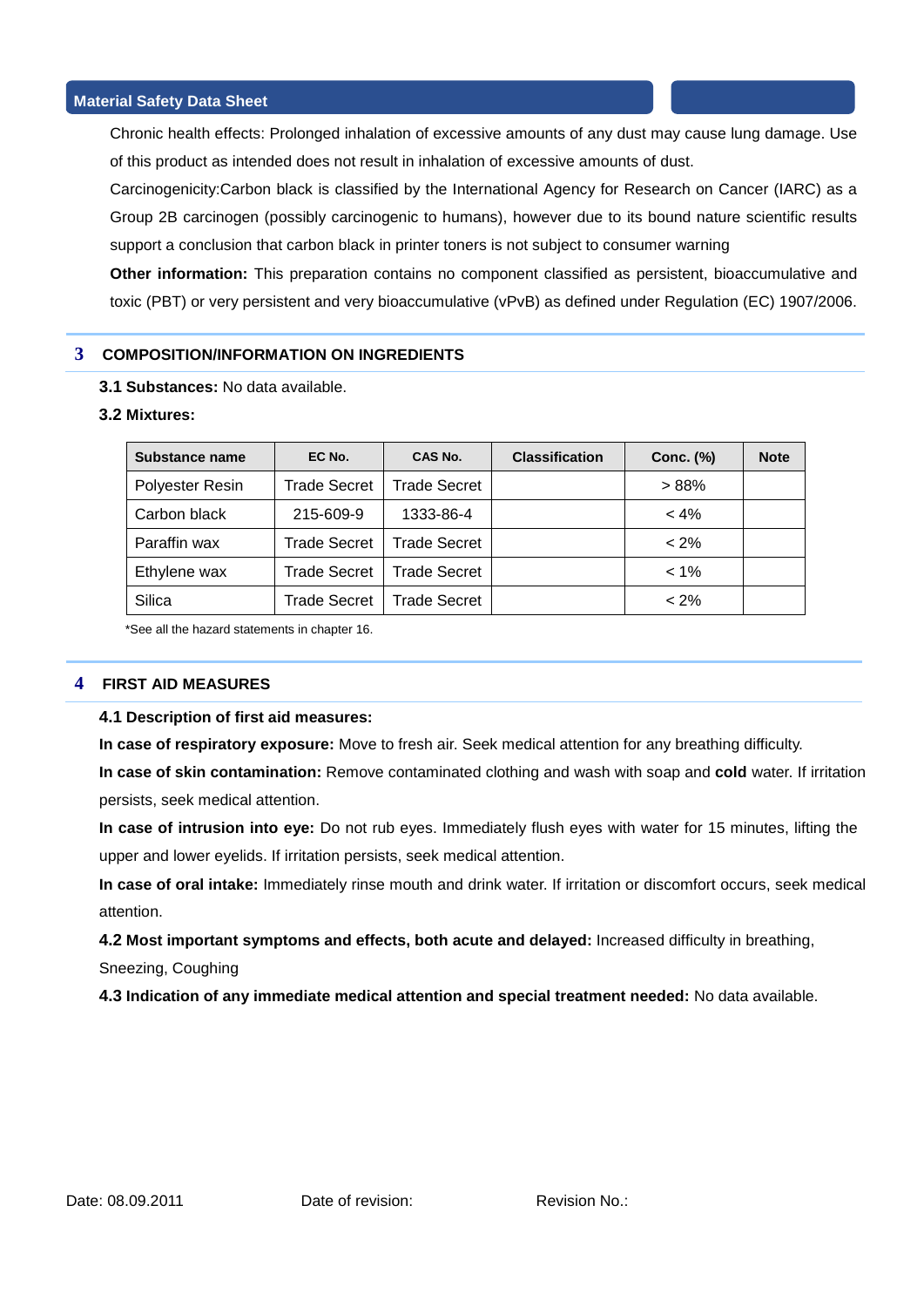## **5 FIREFIGHTING MEASURES**

#### **5.1 Extinguishing media:**

**Suitable extinguishing media:**Use most appropriate extinguishing media for the surrounding fire. Use water spray, dry chemical, appropriate foam or carbon dioxide.

**Unsuitable extinguishing media:** No data available.

**5.2 Special hazards arising from the substance or mixture:** Can form explosive dust-air mixtures when dispersed in air. Hazardous combustion products: carbon monoxide, carbon dioxide.

**5.3 Advice for firefighters:** In the event of a fire, wear self-contained breathing apparatus and protective clothing. Wear appropriate protective eyeglasses or chemical safety goggles. Use dust respirator mask. Fight fire from upwind position, if possible. If fire occurs in the printer, treat as an electrical fire.

## **6 ACCIDENTAL RELEASE MEASURES**

#### **6.1 Personal precautions, protective equipment and emergency procedures:**

Avoid inhalation of dust. Wash thoroughly after handling. Wear appropriate personal protective equipment as specified in Section 8. Ensure adequate ventilation.

**6.2 Environmental precautions:** Avoid dispersal of spilled material and contact with soil, ground and surface water, drains and sewers.

**6.3 Methods and material for containment and cleaning up:** Small spill: Remove source of ignition. Carefully wipe off with paper or wet cloth, avoiding inhalation of fine dust. Large spill: Wear protective gear: respirator, rubber gloves, goggles. Do not use vacuum cleaner when a large amount is released. This mixture like most finely divided organic powders, may create a dust explosion. Wipe up remainder with a wet cloth.

**6.4 Reference to other sections:** See Section 7 for information on safe handling. See Section 8 for information on personal protection equipment. See Section 13 for disposal information.

## **7 HANDLING AND STORAGE**

**7.1 Precautions for safe handling:**Avoid breathing dust and contact with skin, eyes and clothing. Handle in well ventilated work space. Wash thoroughly after handling. Treat from upwind position. Keep away from excessive heat, spark, and open flame.

**7.2 Conditions for safe storage, including any incompatibilities:** Store in cool, dry and well-ventilated place. Avoid direct sunlight. Keep away from oxidizing materials. Keep out of reach of children.

**7.3 Specific end use(s):** No data available.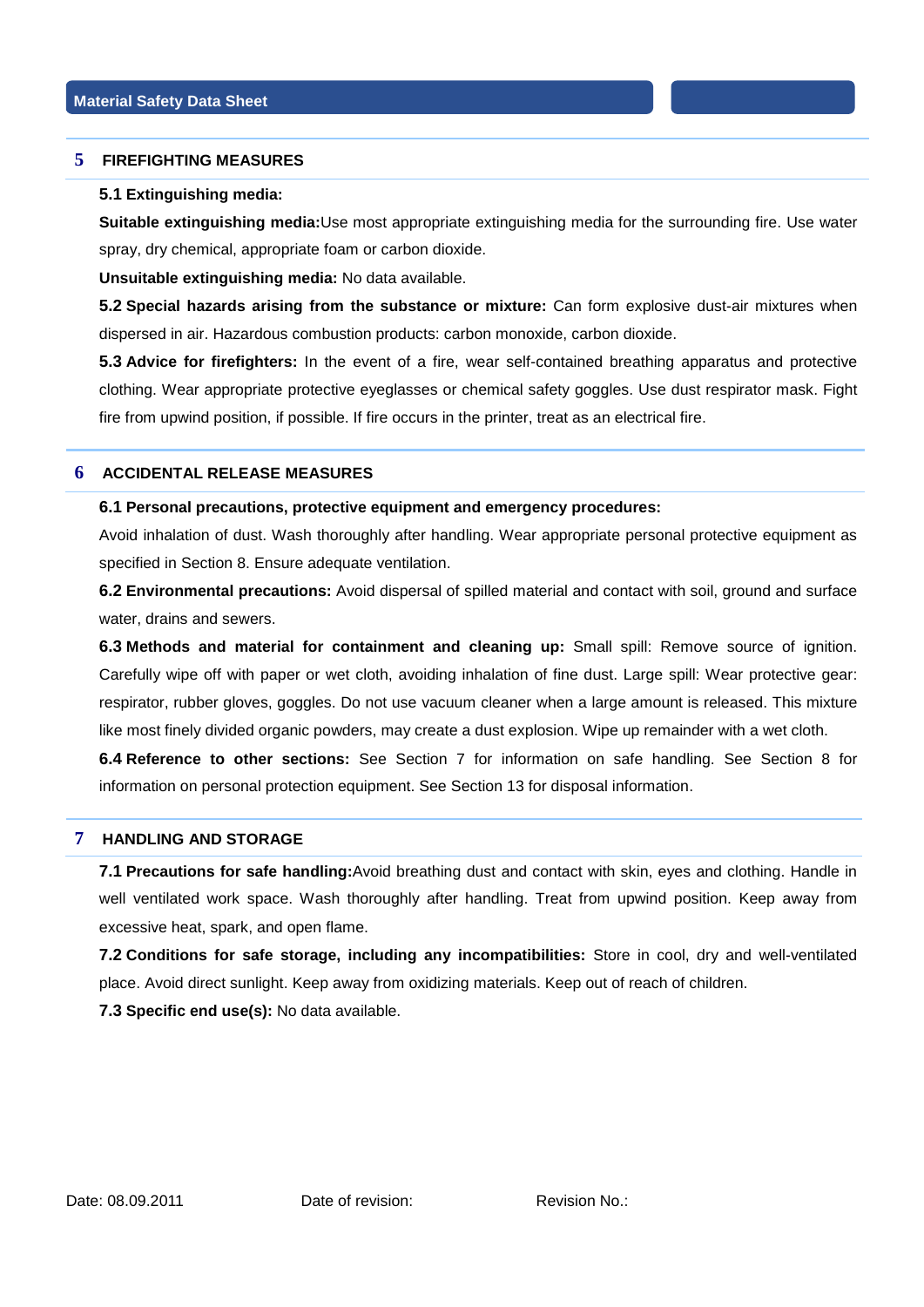## **8 EXPOSURE CONTROLS/PERSONAL PROTECTION**

#### **8.1 Control parameters:**

|                                      | <b>CAS</b><br>number | Workplace exposure limit (Threshold Limit value) |                           |                 |                                |
|--------------------------------------|----------------------|--------------------------------------------------|---------------------------|-----------------|--------------------------------|
| <b>Substance</b>                     |                      | <b>US OSHA</b><br>(TWA/PEL)                      | <b>ACGIH</b><br>(TWA/TLV) | <b>TRGS 900</b> | UK WEL                         |
| <b>Total Dust</b>                    |                      | 15 mg/m $3$                                      |                           |                 |                                |
| Inhalable dust/fraction/particulate  |                      |                                                  | 10 $mg/m3$                | 10 mg/m $3$     | $5 \text{ mg/m}$               |
| Respirable dust/fraction/particulate |                      | $5 \text{ mg/m}$ 3                               | $3 \text{ mg/m}$          |                 | 10mg/m3                        |
| Alveolar dust/fraction/particulate   |                      |                                                  |                           | $3$ mg/m $3$    |                                |
| Carbon black                         | 1333-86-4            | $3.5 \text{ mg/m}$                               | $3.5 \text{ mg/m}$        |                 | 3.5mg/m3(8hr)<br>7mg/m3(15min) |

**8.2 Exposure controls**: Keep away from food, beverages and feed. Wash hands before breaks and at the end of work.

**8.2.1 Appropriate engineering controls:** Use adequate ventilation.

**8.2.2 Individual protection measures, such as personal protective equipment:**

- **8.2.2.1 Eye/face protection:** Goggle, saftey glassess with side shield.
- **8.2.2.2 Skin protection:**

**Hand protection:** Rubber glovies. Wash hands after handling.

**Other: Full body suit.** 

- **8.2.2.3 Respiratory protection:** Not required in normal condition of use.
- **8.2.2.4 Thermal hazards:** No data available.

**8.2.3 Environmental exposure controls:** Do not allow to enter sewers and surface or ground water.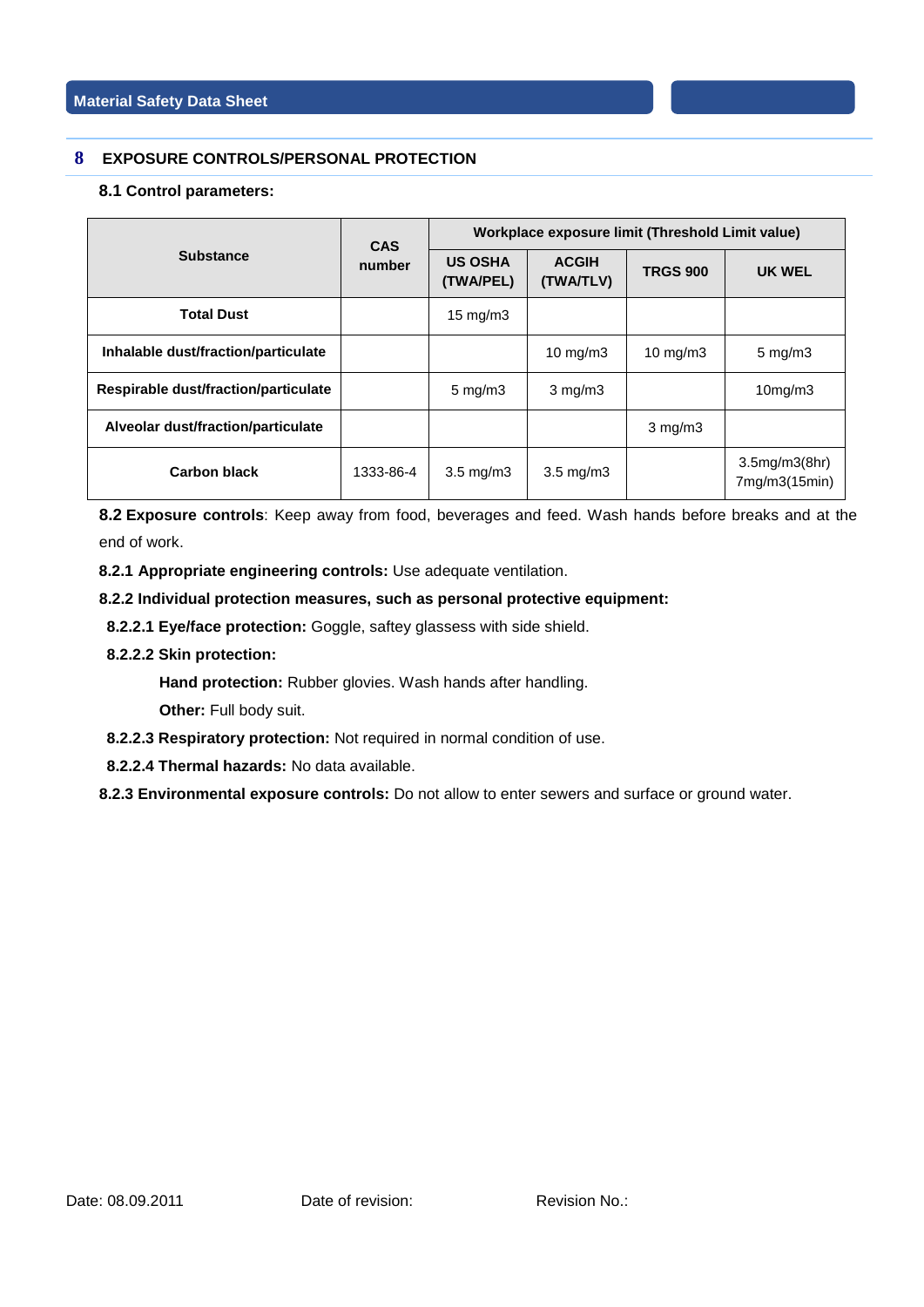## **9 PHYSICAL AND CHEMICAL PROPERTIES**

## **9.1 Information on basic physical and chemical properties:**

| Appearance:                                   | Fine powder                                                                 |  |  |  |  |
|-----------------------------------------------|-----------------------------------------------------------------------------|--|--|--|--|
| <b>Physical state</b>                         | Solid                                                                       |  |  |  |  |
| Colour                                        | <b>Black</b>                                                                |  |  |  |  |
| Odour:                                        | Odourless                                                                   |  |  |  |  |
| <b>Odour threshold:</b>                       | No data available                                                           |  |  |  |  |
| pH:                                           | Not applicable                                                              |  |  |  |  |
| Melting point/freezing point:                 | No data available / No data available                                       |  |  |  |  |
| Initial boiling point and boiling range:      | Not applicable                                                              |  |  |  |  |
| Flash point:                                  | No data applicable                                                          |  |  |  |  |
| <b>Evaporation rate:</b>                      | Not applicable                                                              |  |  |  |  |
| Flammability (solid, gas):                    | No data available                                                           |  |  |  |  |
| Upper/lower flammability or explosive limits: | No data available / not flammable / Not available                           |  |  |  |  |
| Vapour pressure:                              | Not applicable                                                              |  |  |  |  |
| Vapour density:                               | Not available                                                               |  |  |  |  |
| Density(Specific gravity):                    | 1.2 g/ml $(20^{\circ}C, 68^{\circ}F)$                                       |  |  |  |  |
| Solubility(ies):                              | Partially soluble in toluene, chloroform and tetrahydrofurane, insoluble in |  |  |  |  |
|                                               | water                                                                       |  |  |  |  |
| Partition coefficient: n-octanol/water:       | No data available                                                           |  |  |  |  |
| Auto-ignition temperature:                    | Not applicable                                                              |  |  |  |  |
| <b>Decomposition temperature:</b>             | $>200$ $\degree$                                                            |  |  |  |  |
| <b>Viscosity:</b>                             | Not applicable                                                              |  |  |  |  |
| <b>Explosive properties:</b>                  | No data available                                                           |  |  |  |  |
| <b>Oxidising properties:</b>                  | No data available                                                           |  |  |  |  |

**9.2 Other information:** No data available.

## **10 STABILITY AND REACTIVITY**

**10.1 Reactivity:** No data available.

- **10.2 Chemical stability:** Stable in general.
- **10.3 Possibility of hazardous reactions:** Stable.
- **10.4 Conditions to avoid:** Heat, flame, spark, direct sunlight, ignition sources and incompatibles.
- **10.5 Incompatible materials:** Strong oxidizers.
- **10.6 Hazardous decomposition products:** Carbon monoxide, Carbon dioxide

Date: 08.09.2011 Date of revision: Revision No.: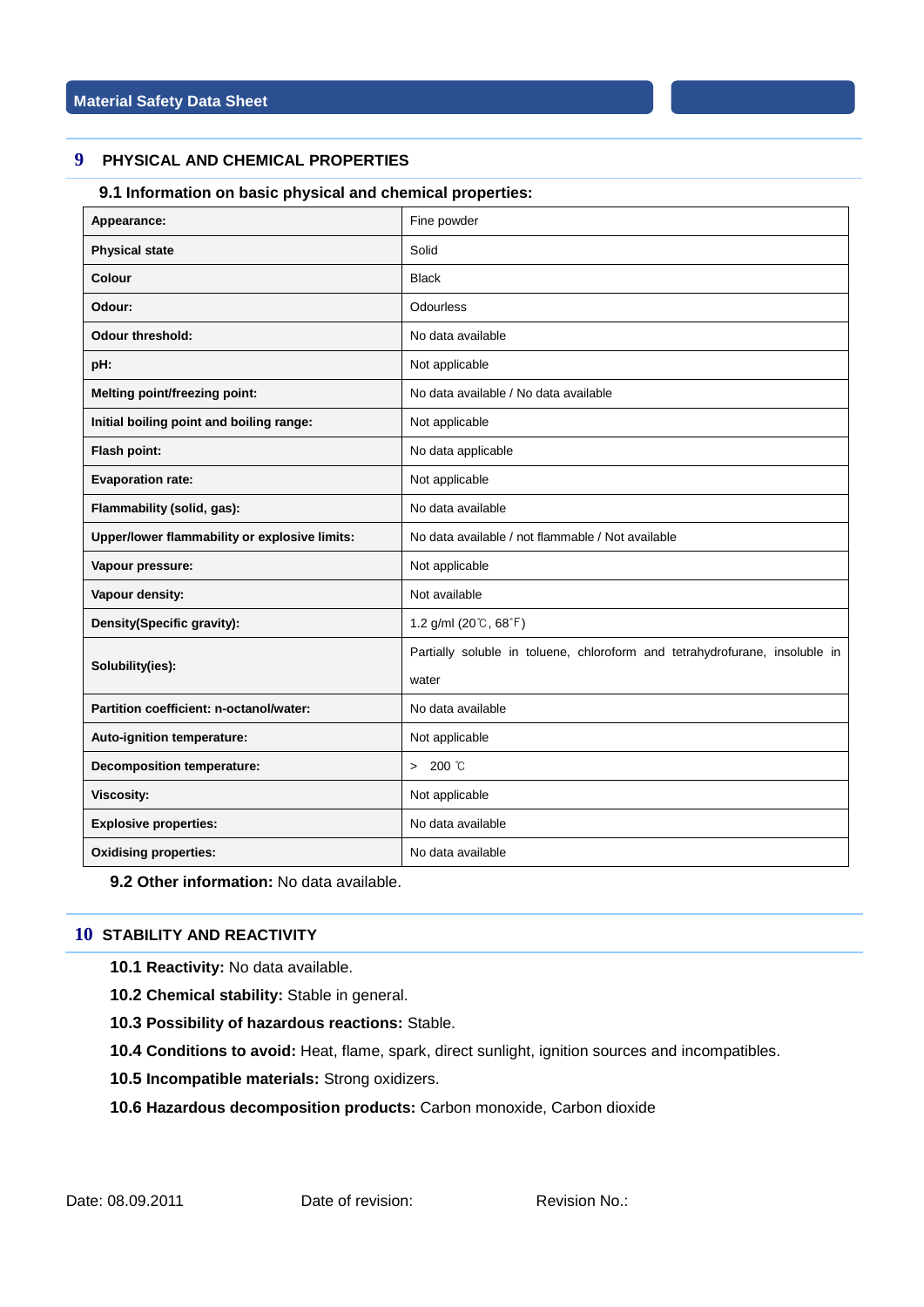## **11 TOXICOLOGICAL INFORMATION**

#### **11.1 Information on toxicological effects**

**11.1.1 Acute toxicity**

Rat, LD50 :> 5,000 mg/kg (Information on product)

#### **11.1.2 Irritation**

Skin: Rabbit, Not irritant (OECD404) (Information on product)

Eye: Rabbit, Not irritant (OECD405) (Information on product)

- **11.1.3 Corrosivity:** No data available.
- **11.1.4 Sensitization:** No data available.
- **11.1.5 Repeat does toxicity:** No data available.
- **11.1.6 Carcinogenicity:** Carbon black is classified by the International Agency for Research on Cancer (IARC) as a Group 2B carcinogen (possibly carcinogenic to humans), however due to its bound nature scientific results support a conclusion that carbon black in printer toners is not subject to consumer warning
- **11.1.7 Mutagenicity :** Ames test: Negative(TA98, TA100, TA1535, TA1537, TA1538, WP2uvrA) (Information on product)
- **11.1.8 Reproductivity:** Not classified as toxic according to EU Directive 67/548/EEC and as amended, California Prop. 65, and DFG(Germany)
- **11.1.9 Symptoms and effects with information on routes of exposure:** No data available.

## **11.1.10 Other information:**

- **11.1.10.1** Carcinogenic effects: In 1996, the IARC revaluated carbon black as a GROUP 2B carcinogen (possible human carcinogen). This evaluation is given to carbon black for which there is inadequate human evidence, but sufficient animal evidence. The latter is based upon the developer of lung tumors in rat receiving chronic inhalation exposures to free carbon black at level that induce particle overload of the lung. Studies performed in animal models other than rats have not demonstrated an association between carbon black and lung tumors. Moreover, a twoyear cancer bioassay using a typical toner preparation containing carbon black demonstrated no association between toner exposure and tumor development in rats.
- **11.1.10.2 Chronic effects:** In a study in rats (H.Muhle) by chronic inhalation exposure to a typical toner, a mild tomoderate degree of lung fibrosis was observed in 92% of the rats in theconcentration(16mg/m<sup>3</sup>) exposure group, and a minimal to mild degree of fibrosis was notedin 22% of the animals in the middle  $(4mg/m<sup>3</sup>)$  exposure group. But no pulmonarychanges was reported in the lowest  $(1mg/m^3)$  exposure group, the most relevant level topotential human exposures.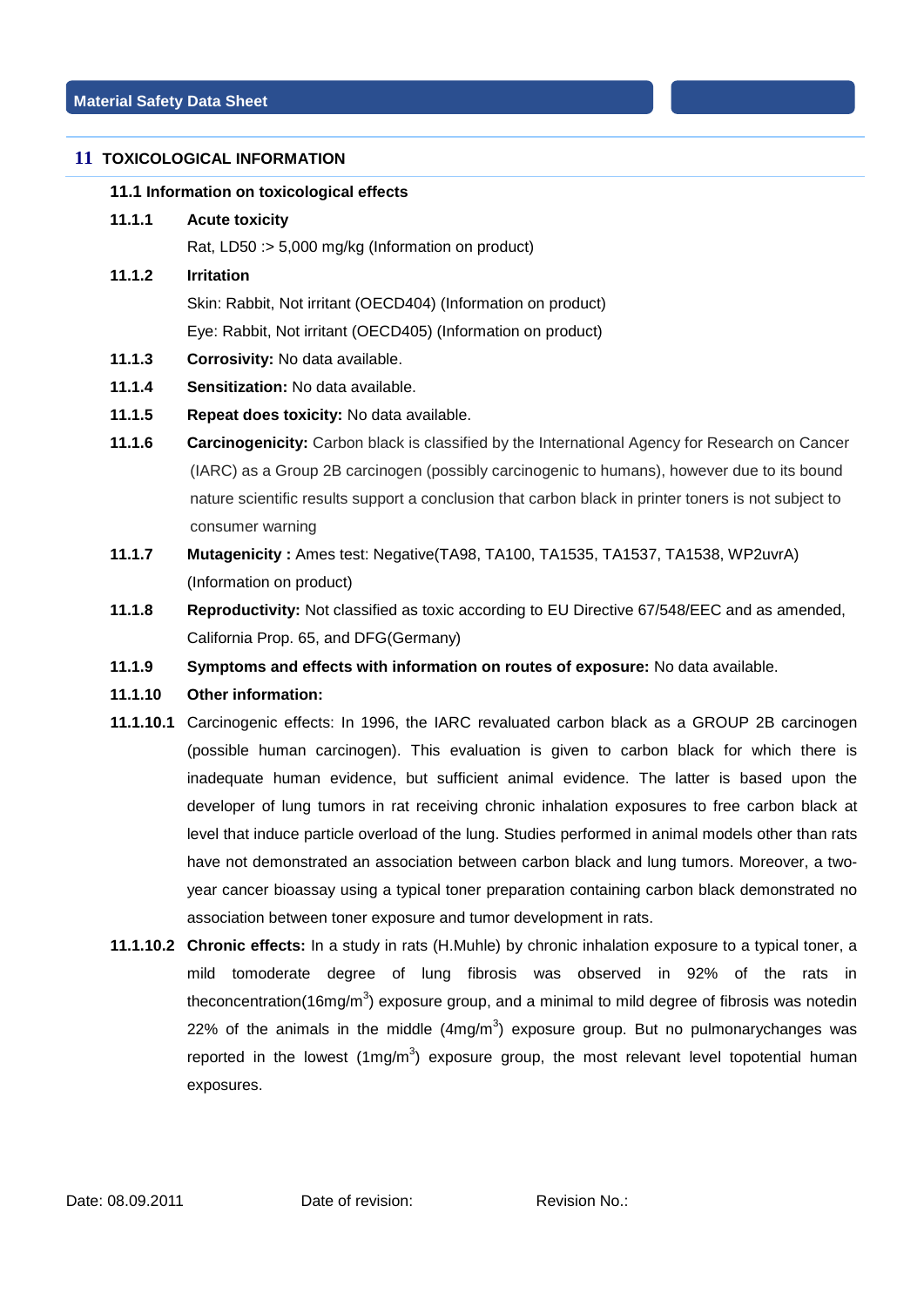#### **12 ECOLOGICAL INFORMATION**

**12.1 Toxicity:** No data available.

- **12.2 Persistence and degradability:** No data available.
- **12.3 Bioaccumulative potential:** No data available.
- **12.4 Mobility in soil:** No data available.
- **12.5 Results of PBT and vPvB assessment:** No data available.
- **12.6 Other adverse effects:** No data available.

#### **13 DISPOSAL CONSIDERATIONS**

**13.1 Waste treatment methods:** Dispose off in accordance with local and national regulations. Do not put toner or toner container into fire; heated toner may cause severe burns. Do not incinerate**and release to soil, ground, surface water, drains and sewers.**

## **14 TRANSPORT INFORMATION**

**14.1 UN number:** Not applicable

**14.2 UN proper shipping name:** Not applicable

**14.3 Transport hazard class(es):** Not applicable

**14.4 Packing group:** Not applicable

#### **14.5 Environmental hazards**

**ADR/RID/ADN:** The mixture is not subject to international regulations on transport of dangerous goods.

**IMDG:** The mixture is not subject to international regulations on transport of dangerous goods.

**ICAO/IATA:** The mixture is not subject to international regulations on transport of dangerous goods.

**14.6 Special precautions for user: Review** "ACCIDENTAL RELEASE MEASURES (Section 6)".Review "HANDLING AND STORAGE (Section 7)".Ensure containers without breakage or leakage.Ensure containers tightly fixed.Follow all regulations in your country or region.Avoid heating.

**14.7 Transport in bulk according to Annex II of MARPOL73/78 and the IBC Code:** Not applicable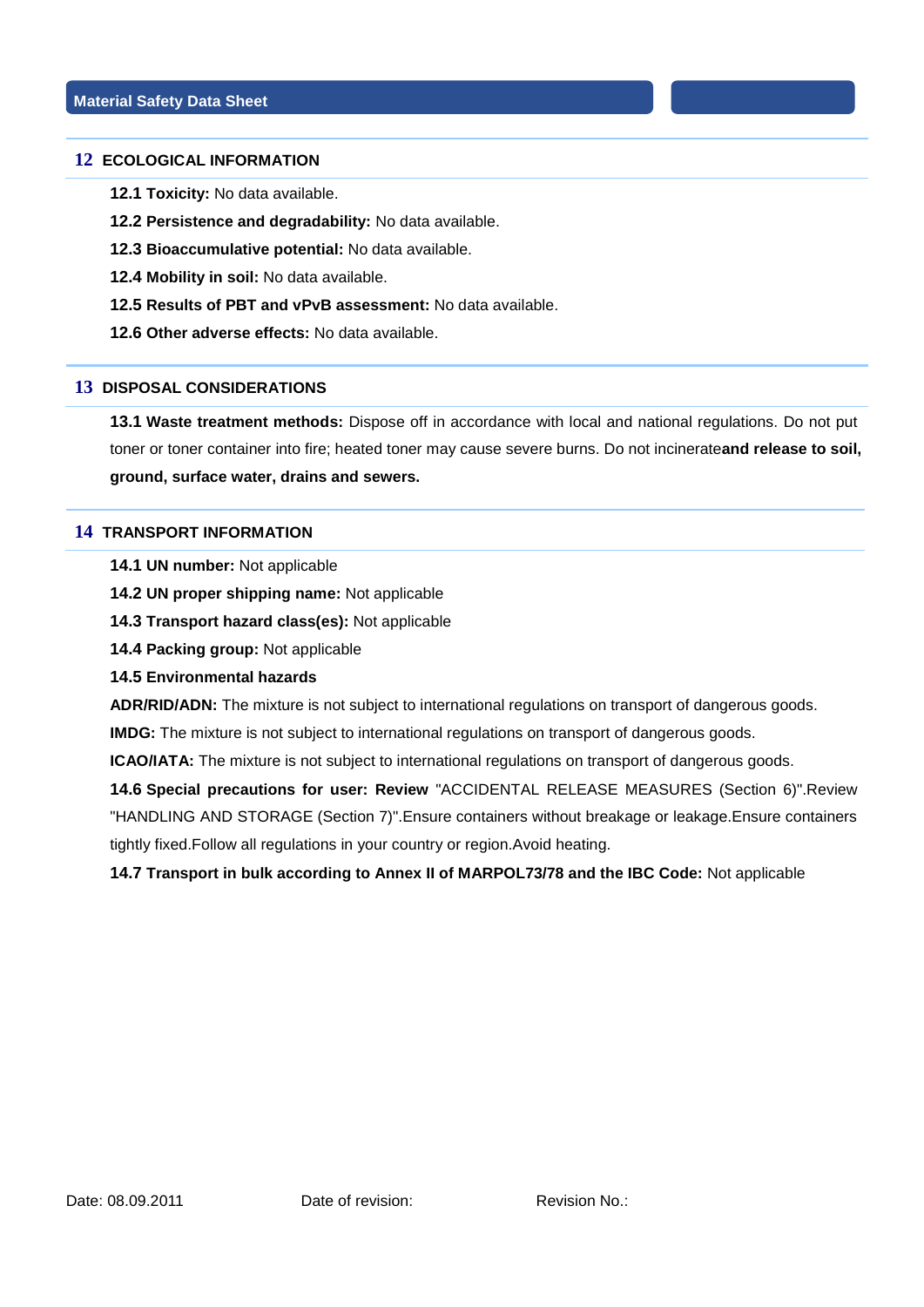## **15 REGULATORY INFORMATION**

#### **15.1 Safety, health and environmental regulations/legislation specific for the substance or mixture:**

Regulation (EC) No 1907/2006 of the European Parliament and of the Council of 18 December 2006 concerning the Registration, Evaluation, Authorization and Restriction of Chemicals (REACH), establishing a European Chemicals Agency, amending Directive 1999/45/EC and repealing Council Regulation (EEC) No 793/93 and Commission Regulation (EC) No 1488/94 as well as Council Directive 76/769/EEC and Commission Directives 91/155/EEC, 93/67/EEC, 93/105/EC and 2000/21/EC;

Regulation (EC) No 1272/2008 of the European parliament and of the Council of 16 December 2008 on classification, labeling and packaging of substances and mixtures, amending and repealing Directives 67/548/EEC and 1999/45/EC, and amending Regulation (EC) No 1907/2006;

COMMISSION REGULATION (EC) No 790/2009 of 10 August 2009 amending, for the purposes of its adaptation to technical and scientific progress, Regulation (EC) No 1272/2008 of the European Parliament and of the Council on classification, labeling and packaging of substances and mixtures;

COMMISSION REGULATION (EU) No 453/2010 of 20 May 2010 amending Regulation (EC) No 1907/2006 of the European Parliament and of the Council on the Registration, Evaluation, Authorisation and Restriction of Chemicals (REACH);

COMMISSION REGULATION (EU) No 286/2011of 10 March 2011 amending, for the purposes of its adaptation to technical and scientific progress, Regulation (EC) No 1272/2008 of the European Parliament and of the Council on classification, labelling and packaging of substances and mixtures;

DIRECTIVE 1999/45/EC OF THE EUROPEAN PARLIAMENT AND OF THE COUNCIL of 31 May 1999 concerning the approximation of the laws, regulations and administrative provisions of the Member States relating to the classification, packaging and labelling of dangerous preparations;

COUNCIL DIRECTIVE of 27 June 1967 on the approximation of laws, regulations and administrative provisions relating to the classification, packaging and labelling of dangerous substances (67/548/EEC).

**15.2 Chemical safety assessment:** Chemical safety assessment is not available.